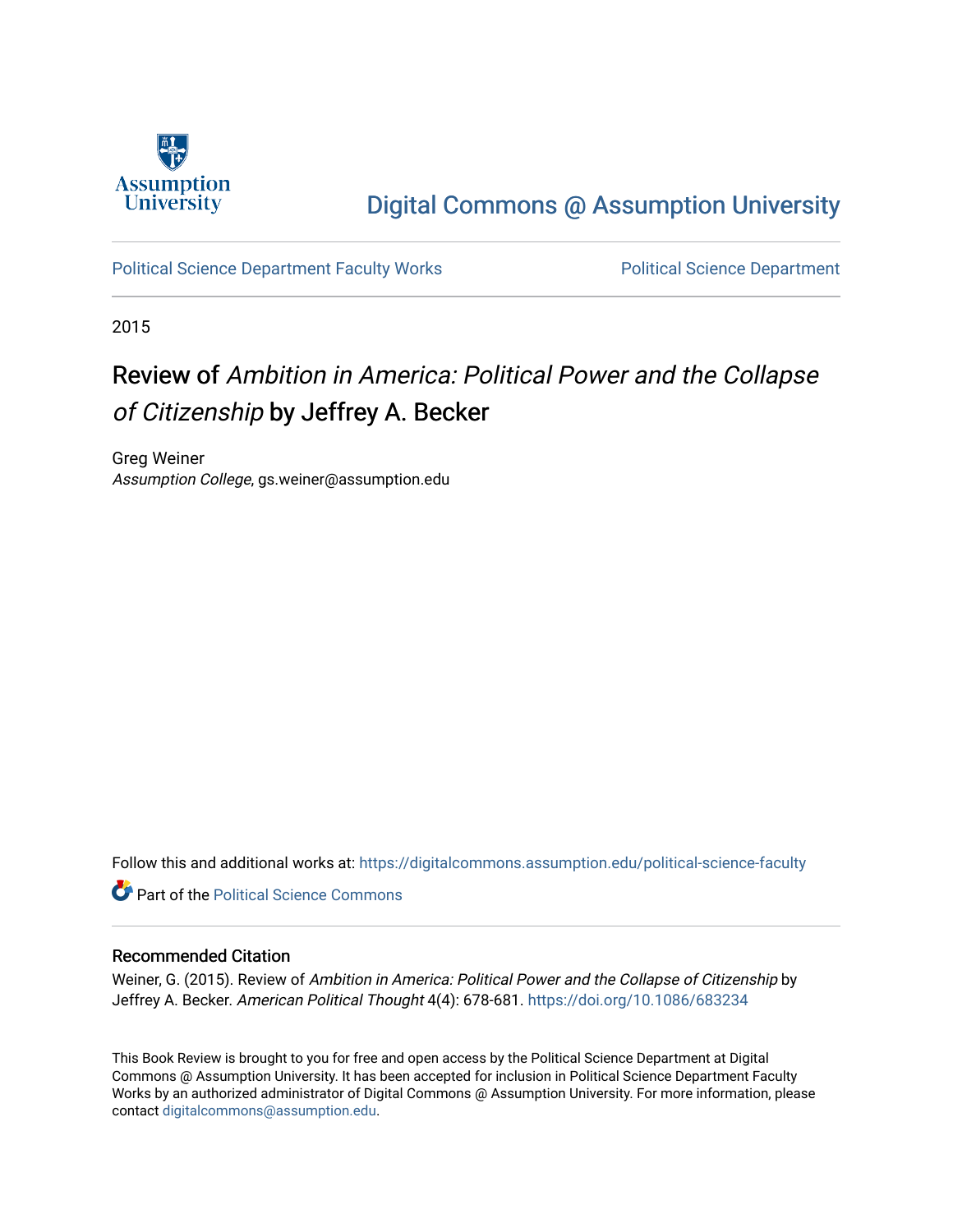Jeffrey A. Becker. Ambition in America: Political Power and the Collapse of Citizenship. Lexington: University Press of Kentucky, 2014. Pp. xi+196. \$34.00.

This engaging and provocative volume examines a precarious phenomenon for republics: citizens' ambition to rule, which Jeffrey A. Becker argues poses inherent challenges to democratic equality yet is also "a necessary feature of democratic politics" (xi). Becker's interest is not merely the ambition of rulers but the ambition of citizens for society. This is an ambitious topic, and this book, while raising important questions, does not address them satisfactorily. Its freely alternating perspective between the ambitions of rulers and those of citizens creates conceptual confusions, while its substantive treatment of topics like The Federalist is frequently cursory and questionable, conducted at a step of remove through commentary on or quotations of secondary literature rather than direct engagement with the subject matter under consideration.

The essential problem that preoccupies Becker is how the regime can cultivate what he calls "healthy" forms of ambition, "where citizens seek public office because they revere the norms of democratic government" (8), a task complicated by Americans' ambivalence on the subject. Some ambition, he notes, is necessary, yet Americans have come to regard public ambition as antidemocratically elitist at the same time that they have "become disillusioned by democratic practices[, seeing] their civic principles as hollow or stagnant because of corruption," the result of which is inflated and unattainable expectations for politics: "Citizens' ambitions outstrip their politics' ability to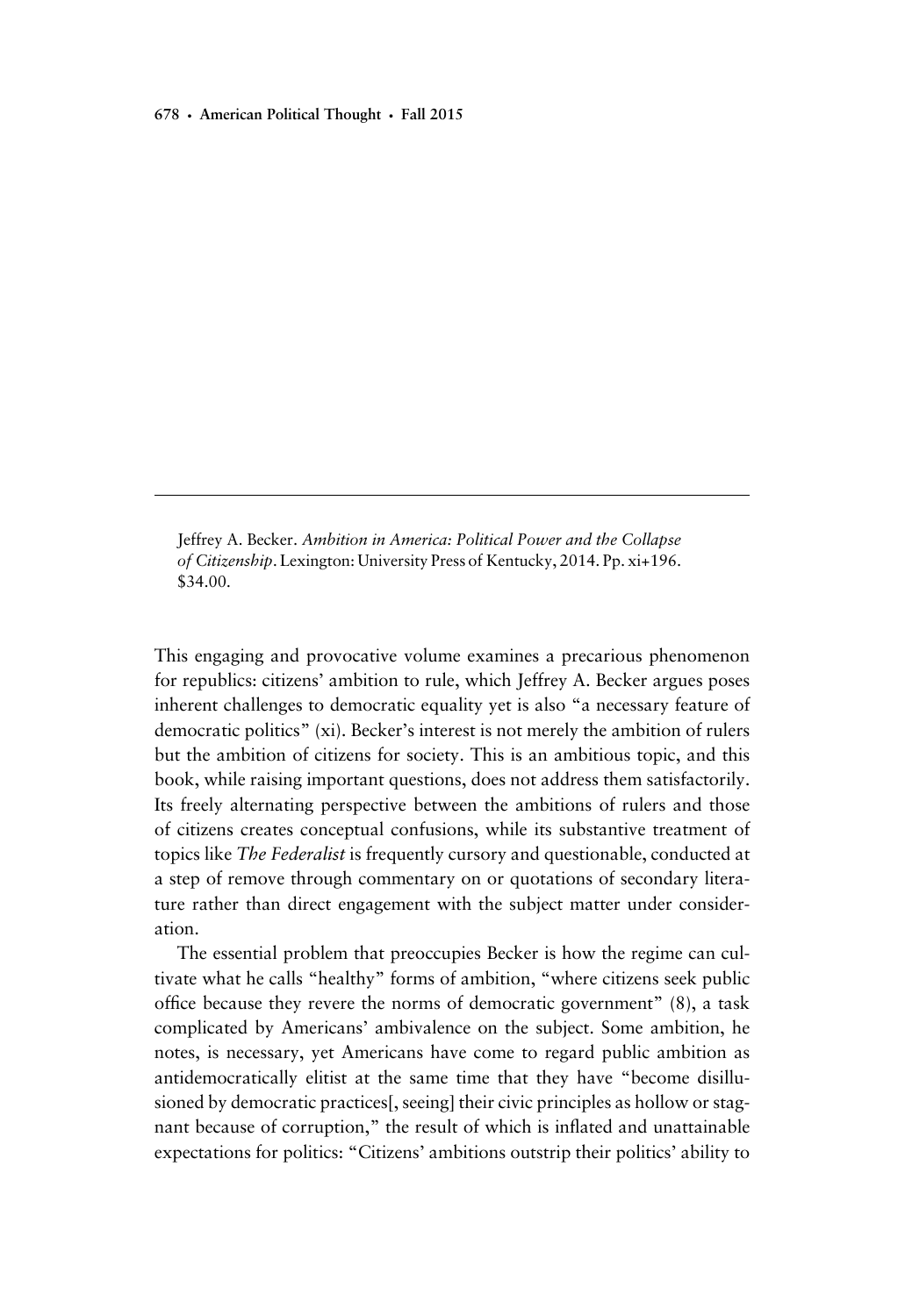satisfy those ambitions" (10–11). The apparent thesis—somewhat obscured, again, by this alternation between citizens' and leaders' aspirations—is that citizens need healthy ambition in order to identify and cultivate leaders with healthy ambition.

Becker finds early American forms as expressed in both Puritanism and The Federalist wanting in this regard. He characterizes the Puritans as holding "shared ambitions for moral perfection" (20). Their "experience shows the danger posed to democracy when people assume they can infallibly divide one another into exclusive groups based on those who do and those who do not belong to a moral community" (21). All this is based on an unsatisfying treatment of John Winthrop's "A Modell of Christian Charity"—an odd beginning point, since the Mayflower Compact would have supplied a more explicit and temporally prior model of self-government—in which Becker quotes only a few sentences of the original and far more of commentary on it. Given this cursory treatment, the precise contours of Becker's objection to Winthrop are unclear. He characterizes the Puritan leader as believing that "governing authority was not morally neutral. To unite people in the redeeming undertaking of building a moral community means that people must give their loyalty and devotion to some principles rather than others" (23). But surely this is true of any coherent community. Becker seems to believe the Puritans simply went too far, obliterating natural shades of moral gray in favor of rigid and exclusionary distinctions. What is unclear, though, is why this is attributable at a theoretical level to the moral distinctions he identifies in Winthrop.

Becker characterizes *The Federalist* as suspicious of ambition and, indeed, neglectful of the cultivation of the ambition that a republic needs. Underlying this analysis is the Anti-Federalist refrain, synthesized by Wilson Carey McWilliams, that Publius's regime is inattentive to the higher goods of politics. The Federalist Becker argues, "expresses a hostility toward political leadership that precludes the development of forums for educating citizens' ambitions, a hostility American suspicion of power and authority sustains" (45). Similarly, The Federalist "institutionalizes a political climate inherently hostile to forms of leadership that might deviate from the 'will of the people'" (55). But there are multiple problems with this analysis. One is that, in the passage from Federalist 10 to which Becker is elsewhere attentive but does not reconcile with his claim here, Publius does assign representatives a central role in "refin[ing] and enlarg[ing] the public views." The papers on the Senate and the presidency (62, 63, 68, etc.) similarly talk about leadership. Second is that the national government was never intended to be a comprehensive *politeia*. It was rather established for specific purposes, with the bulk of political community remaining at the state and local levels. The system can perhaps be faulted for this, but within its selfunderstanding, it is not deficient for failing to provide all elements of politi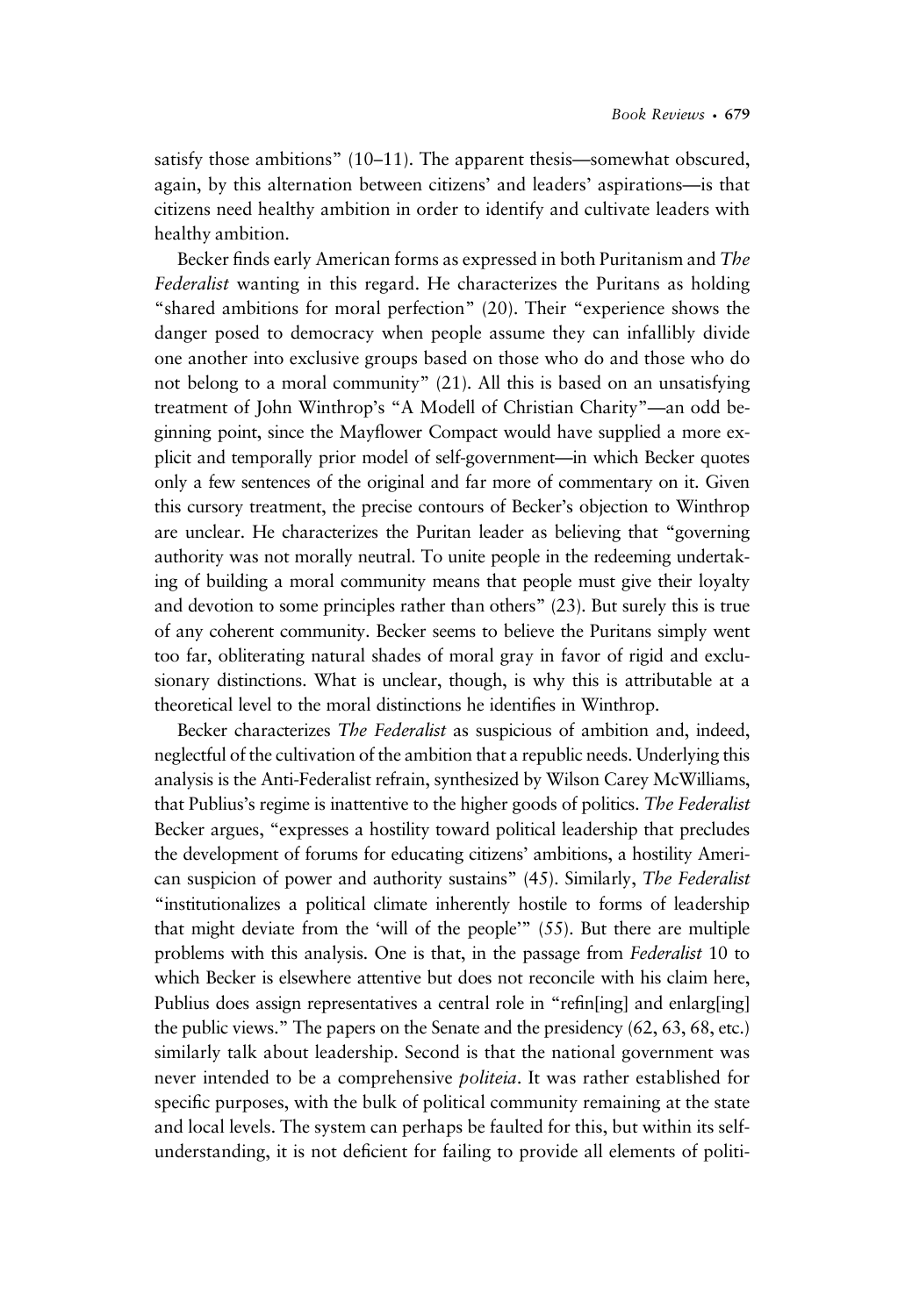cal health by the hand of the state. Not all of them are necessary for the explicit purposes of the national government, and not all of them are absent simply because the national government has not provided them. Finally, Becker seems to channel Anti-Federalists but provides no substantive foundation for his assertion, which Madison explicitly disclaims, that "The Federalist remakes the political community at the national level" such that "citizens no longer look to their state governments as the locus of ambition for political power; the new constitutional order assumes that position" (54).

Here again, the engagement with the text under consideration occurs largely at arm's length via either generalized assertions or quotation of the commentaries of others, so it is difficult to assess Becker's textual basis for such questionable claims as that "The Federalist structures the republic so the institutions of government control the dangers of faction" (42). In fact Federalist 10 supplies no such structure and discusses no such institutions. It merely observes that the empirical conditions of an extensive republic naturally inhibit majority factions. Elsewhere, Becker attributes to Madison the view "that Americans concern themselves only with success and not the lofty ambitions that would elevate humanity" (51). Perhaps Madison holds this view, but it would be easier to evaluate whether he does were the claim linked to a specific textual citation rather than merely asserted.

Becker's chapter on the attractions but ultimate pitfalls of Jacksonian democracy is more successful but still suffers from the impulse toward questionable generalization, as in the following claim contrasting a competitive and therefore apparently antipolitical commercial economy with a communal agricultural one: "In a commercial society, some people profit because others lose or do not profit" (68). Similarly, such sweeping and hardly self-evident claims as the following synopsis of democracy beg for more analysis: "Even as the ambition to get ahead materially appeared further and further out of reach, citizens drew self-respect from working together to resolve common problems rather than appealing to charity. These are the core democratic ideals of self-government" (70).

This is one conception of democratic ideals—perhaps defensible even if undefended here—and it helps to explain Becker's curious, intriguing but ultimately unconvincing appeal to Franklin Roosevelt as a Tocquevillian model of healthy democratic ambition. This chapter moves seamlessly and sometimes confusingly between the aristocratic ambition of Roosevelt and the populist ambition of his constituents. An instance of the latter is Becker's claim that "for Tocqueville, local political associations could inspire, cultivate, and offer a forum for expressing those—formerly aristocratic—ambitions for greatness" (80). This is not quite Tocqueville's argument about association, which he felt could combat individualism but which he did not explicitly associate with greatness.